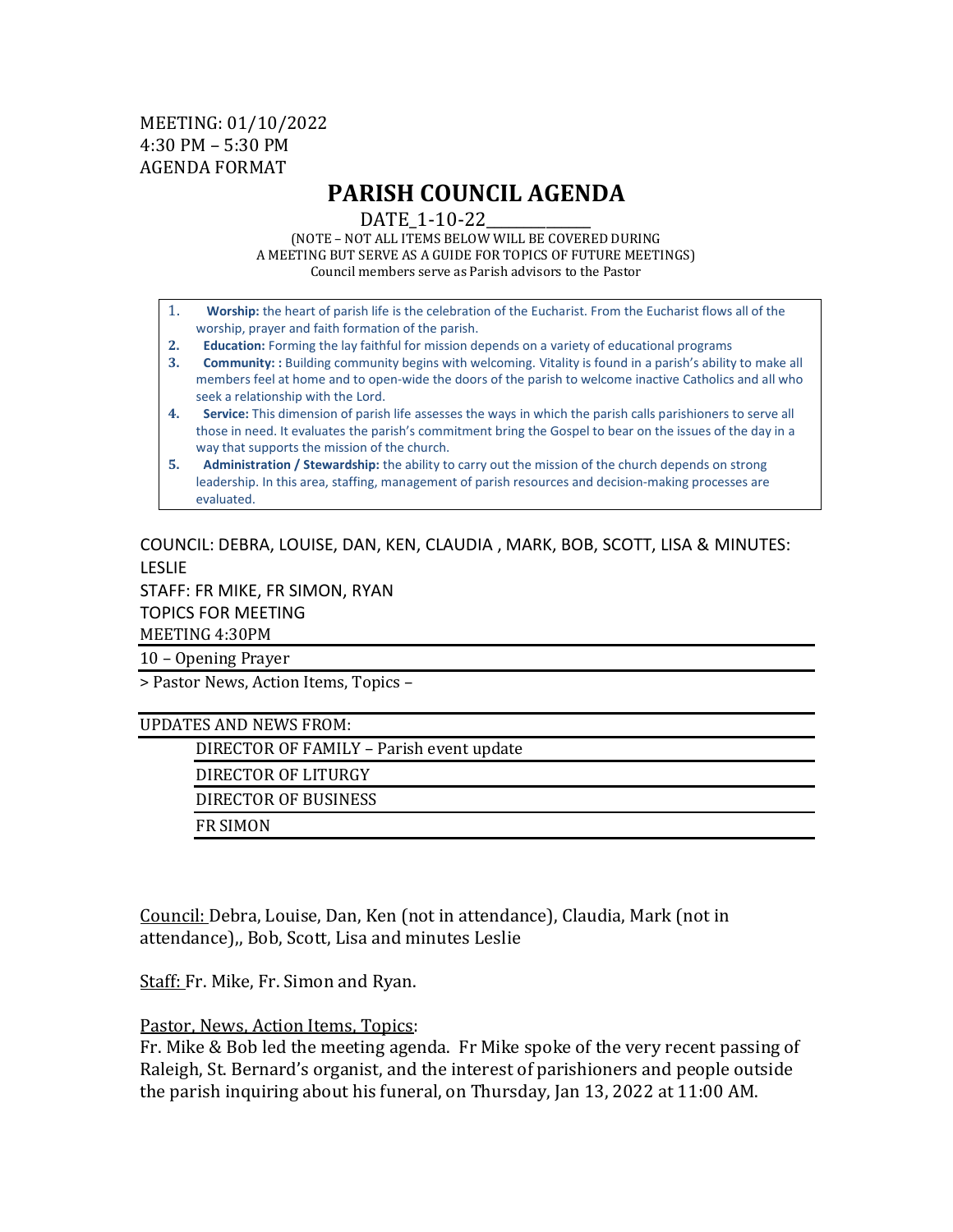Fr. Mike met with Ryan, Kent and Fr. Simon to address the use of the Parish Hall for a variety of functions. Some issues addressed were: the use for weddings, funerals, celebrations; establishing a fee structure; perhaps an extra cost using the kitchen facility; audio is to be used only by Chris; the time and frequency for the use of the coffee shop. A Coordinator will be needed to oversee and schedule the use of the hall, kitchen, coffee shop and audio system.

Fr. Mike highlighted a numerous amount of events scheduled for the latter part of January and throughout February including 4 funerals. Events and increased Masses will be in the bulletin.

Gustavo, an NPH medical school graduate, will be here from January 21 through February 21, 2022. He will be available to attend a number of parish ministry events. A council member suggested Gustavo give a short talk before Masses the weekend of January 29th and 30<sup>th,</sup>

AC Update: Small roof air conditioners will be in by the end of January. The large units are ordered and hopefully will be on site by Easter.

Building and Funding Update: January 20, 2022 there will be a meeting with the Capital Campaign to review results of the campaign during the Christmas season.

Parish Council New Member announcement: Bob reported there will be a need for new members on the council due to impending member relocations out of the area and a present member stepping down from participation in the council.

Parishioner harassing staff issue discussed: (Confidential)

## UPDATES AND NEWS FROM:

Director of Family: Ryan reported Jim Spina will facilitate an Apologetics Bible Study for 8 weeks, starting January 26, 2022 on the first Wednesday of every month. The Synod Round Table event has 18 people participating at this time. The meeting takes place January 27, 2022 at 6:00.

Three hundred women are already registered for the Blessed She Retreat taking place February 18th through 19th, 2022.

A representative from Catholic Cemeteries will be here February 27, 2022 after all Masses to give a presentation for parishioners on the process for preparation for a funeral .

Every Thursday St. Bernard's youth meet for a bible study.

The Diocese of Phoenix is supporting a year long effort starting March 25, 2022 to assist pregnant and parenting women in need. A parish inventory is taking place to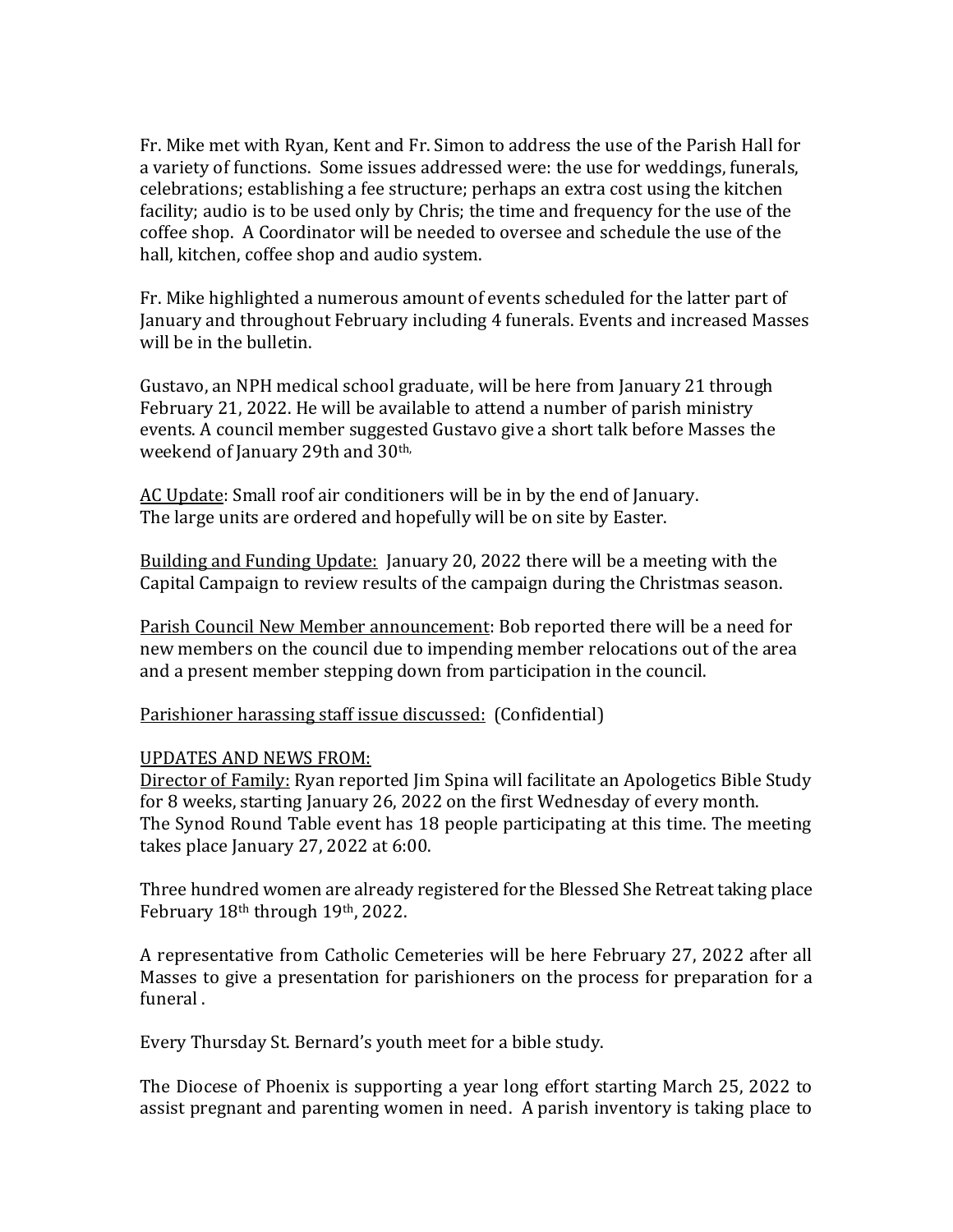identify the women in need and determine how to best serve them through a mentorship model. The mentor could introduce the woman and baby to the community; provide spiritual resources; a Meal Train for the mother; perhaps babysitting service or direction to other Diocesan approved services.

Ryan reported the young adult bible study group meets on Thursdays in the coffee shop from 8:00 to 10:00 PM. They go to adoration and then out to socialize together.

A discussion developed around the theme of expected prompt consumption of the Sacred Host during communion in contrast to carrying the unconsumed Host to one's seat or other area in the church. Council members offered some suggestions to increase parishioner awareness of the expected protocol and assistance in becoming aware of contrary behavior by: 1) making an announcement of the correct procedure and incorrect behavior and 2) using some hospitality volunteers to observe distribution of Communion.

FR SIMON reported there is a need for seniors in assisted living facilities to receive the sacrament of reconciliation. He would like to see that this sacrament is provided at least one time a year to those in these facilities who cannot attend Mass or make a confession.

Fr. Simon has received positive feedback from people attending our church for the first time noting the positive effect hospitality greeters provide and loving the liturgy.

There is an increase in attendance for the Padre Pio group meeting and Mass on Mondays and the Divine Mercy group devotion and Mass on Wednesdays.

Louise confirmed that as a new parishioner she felt welcomed into the community by the actions of the hospitality volunteers serving as greeters.

## ACTIONS, ITEMS & NOTES:

Bob spoke about his support for NPH and his desire to support Fr. Simon's foundation "Maria Africa Foundation." How to invite people to support this foundation which provides financial support of \$500.00 to a student to attend school for a year or (\$1000.00) to live at the school they attend was discussed. People could host small gatherings in their homes to increase awareness of the foundation. Beverages and refreshments could be provided to increase opportunity for fellowship and interest in providing monetary support.

Louise suggested replacing our flags with new ones due to the present ones showing wear. Bob will take care of this.

Claudia identified a very worn/torn area of a seat in the church which needs to be fixed.